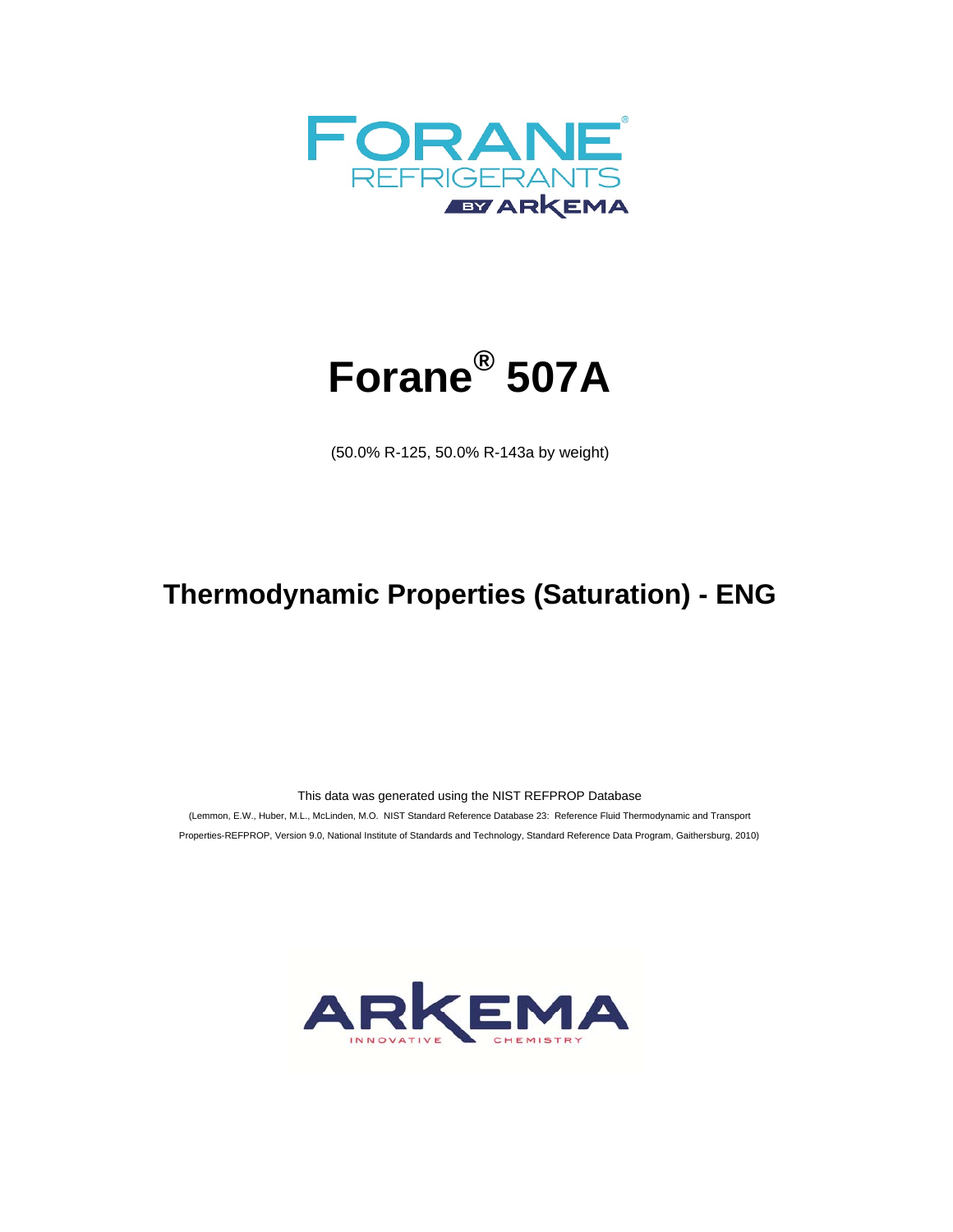| Thermodynamic Properties of R-507A - Saturation |                 |        |                       |       |        |                |                 |        |         |                |                    |  |
|-------------------------------------------------|-----------------|--------|-----------------------|-------|--------|----------------|-----------------|--------|---------|----------------|--------------------|--|
| Temperature                                     | <b>Pressure</b> |        | Volume                |       |        | <b>Density</b> | <b>Enthalpy</b> |        |         | <b>Entropy</b> | <b>Temperature</b> |  |
| $(^{\circ}F)$                                   |                 | (psia) | (tf <sup>3</sup> /lb) |       |        | $(lb/ft^3)$    | (Btu/lb)        |        |         | (Btu/(lb °R))  | $(^{\circ}F)$      |  |
|                                                 | Liquid          | Vapor  | Liquid                | Vapor | Liquid | Vapor          | Liquid          | Vapor  | Liquid  | Vapor          |                    |  |
| $-150$                                          | 0.387           | 0.385  | 0.01082               | 86.95 | 92.41  | 0.01150        | 31.43           | 130.46 | 0.10145 | 0.42131        | $-150$             |  |
| $-149$                                          | 0.407           | 0.405  | 0.01083               | 82.84 | 92.30  | 0.01207        | 31.72           | 130.60 | 0.10239 | 0.42073        | $-149$             |  |
| $-148$                                          | 0.428           | 0.427  | 0.01085               | 78.96 | 92.20  | 0.01267        | 32.01           | 130.74 | 0.10333 | 0.42016        | $-148$             |  |
| $-147$                                          | 0.451           | 0.449  | 0.01086               | 75.29 | 92.09  | 0.01328        | 32.30           | 130.88 | 0.10426 | 0.41959        | $-147$             |  |
| $-146$                                          | 0.474           | 0.472  | 0.01087               | 71.81 | 91.99  | 0.01393        | 32.59           | 131.02 | 0.10519 | 0.41903        | $-146$             |  |
| $-145$                                          | 0.498           | 0.496  | 0.01088               | 68.52 | 91.88  | 0.01459        | 32.88           | 131.16 | 0.10612 | 0.41848        | $-145$             |  |
| $-144$                                          | 0.523           | 0.521  | 0.01090               | 65.41 | 91.78  | 0.01529        | 33.17           | 131.31 | 0.10704 | 0.41794        | $-144$             |  |
| $-143$                                          | 0.549           | 0.547  | 0.01091               | 62.46 | 91.67  | 0.01601        | 33.46           | 131.45 | 0.10795 | 0.41740        | $-143$             |  |
| $-142$                                          | 0.577           | 0.575  | 0.01092               | 59.66 | 91.57  | 0.01676        | 33.75           | 131.59 | 0.10887 | 0.41687        | $-142$             |  |
| $-141$                                          | 0.605           | 0.603  | 0.01093               | 57.01 | 91.46  | 0.01754        | 34.04           | 131.73 | 0.10978 | 0.41635        | $-141$             |  |
| $-140$                                          | 0.635           | 0.633  | 0.01095               | 54.50 | 91.36  | 0.01835        | 34.33           | 131.87 | 0.11068 | 0.41583        | $-140$             |  |
| $-139$                                          | 0.666           | 0.664  | 0.01096               | 52.12 | 91.25  | 0.01919        | 34.62           | 132.01 | 0.11159 | 0.41533        | $-139$             |  |
| $-138$                                          | 0.698           | 0.696  | 0.01097               | 49.86 | 91.15  | 0.02006        | 34.91           | 132.15 | 0.11249 | 0.41482        | $-138$             |  |
| $-137$                                          | 0.731           | 0.729  | 0.01098               | 47.71 | 91.05  | 0.02096        | 35.20           | 132.30 | 0.11338 | 0.41432        | $-137$             |  |
| $-136$                                          | 0.766           | 0.764  | 0.01100               | 45.67 | 90.94  | 0.02190        | 35.49           | 132.44 | 0.11428 | 0.41383        | $-136$             |  |
| $-135$                                          | 0.802           | 0.800  | 0.01101               | 43.73 | 90.84  | 0.02287        | 35.78           | 132.58 | 0.11517 | 0.41335        | $-135$             |  |
| $-134$                                          | 0.840           | 0.838  | 0.01102               | 41.89 | 90.73  | 0.02387        | 36.07           | 132.72 | 0.11606 | 0.41287        | $-134$             |  |
| $-133$                                          | 0.879           | 0.877  | 0.01103               | 40.14 | 90.63  | 0.02492        | 36.35           | 132.86 | 0.11694 | 0.41240        | $-133$             |  |
| $-132$                                          | 0.920           | 0.918  | 0.01105               | 38.47 | 90.53  | 0.02599        | 36.64           | 133.01 | 0.11782 | 0.41193        | $-132$             |  |
| $-131$                                          | 0.962           | 0.960  | 0.01106               | 36.89 | 90.42  | 0.02711        | 36.93           | 133.15 | 0.11870 | 0.41147        | $-131$             |  |
| $-130$                                          | 1.006           | 1.003  | 0.01107               | 35.38 | 90.32  | 0.02827        | 37.22           | 133.29 | 0.11957 | 0.41102        | $-130$             |  |
| $-129$                                          | 1.051           | 1.049  | 0.01109               | 33.94 | 90.22  | 0.02946        | 37.51           | 133.43 | 0.12044 | 0.41057        | $-129$             |  |
| $-128$                                          | 1.098           | 1.096  | 0.01110               | 32.57 | 90.11  | 0.03070        | 37.79           | 133.58 | 0.12131 | 0.41012        | $-128$             |  |
| $-127$                                          | 1.147           | 1.145  | 0.01111               | 31.27 | 90.01  | 0.03198        | 38.08           | 133.72 | 0.12218 | 0.40969        | $-127$             |  |
| $-126$                                          | 1.197           | 1.195  | 0.01112               | 30.03 | 89.91  | 0.03330        | 38.37           | 133.86 | 0.12304 | 0.40925        | $-126$             |  |
| $-125$                                          | 1.250           | 1.248  | 0.01114               | 28.84 | 89.80  | 0.03467        | 38.66           | 134.01 | 0.12390 | 0.40883        | $-125$             |  |
| $-124$                                          | 1.304           | 1.302  | 0.01115               | 27.72 | 89.70  | 0.03608        | 38.95           | 134.15 | 0.12476 | 0.40841        | $-124$             |  |
| $-123$                                          | 1.361           | 1.358  | 0.01116               | 26.64 | 89.60  | 0.03754        | 39.23           | 134.29 | 0.12562 | 0.40799        | $-123$             |  |
| $-122$                                          | 1.419           | 1.417  | 0.01117               | 25.61 | 89.49  | 0.03905        | 39.52           | 134.44 | 0.12647 | 0.40758        | $-122$             |  |
| $-121$                                          | 1.479           | 1.477  | 0.01119               | 24.63 | 89.39  | 0.04060        | 39.81           | 134.58 | 0.12732 | 0.40718        | $-121$             |  |
| $-120$                                          | 1.542           | 1.540  | 0.01120               | 23.69 | 89.29  | 0.04221        | 40.10           | 134.73 | 0.12817 | 0.40678        | $-120$             |  |
| $-119$                                          | 1.606           | 1.604  | 0.01121               | 22.80 | 89.19  | 0.04387        | 40.38           | 134.87 | 0.12901 | 0.40638        | $-119$             |  |
| $-118$                                          | 1.673           | 1.671  | 0.01123               | 21.94 | 89.08  | 0.04558        | 40.67           | 135.01 | 0.12985 | 0.40599        | $-118$             |  |
| $-117$                                          | 1.743           | 1.740  | 0.01124               | 21.12 | 88.98  | 0.04734        | 40.96           | 135.16 | 0.13069 | 0.40561        | $-117$             |  |
| $-116$                                          | 1.814           | 1.812  | 0.01125               | 20.34 | 88.88  | 0.04916        | 41.25           | 135.30 | 0.13153 | 0.40523        | $-116$             |  |
| $-115$                                          | 1.888           | 1.886  | 0.01127               | 19.60 | 88.77  | 0.05103        | 41.53           | 135.45 | 0.13236 | 0.40485        | $-115$             |  |
| $-114$                                          | 1.964           | 1.962  | 0.01128               | 18.88 | 88.67  | 0.05296        | 41.82           | 135.59 | 0.13320 | 0.40448        | $-114$             |  |
| $-113$                                          | 2.043           | 2.041  | 0.01129               | 18.20 | 88.57  | 0.05495        | 42.11           | 135.74 | 0.13403 | 0.40411        | $-113$             |  |
| $-112$                                          | 2.125           | 2.123  | 0.01130               | 17.54 | 88.47  | 0.05701        | 42.40           | 135.88 | 0.13485 | 0.40375        | $-112$             |  |
| $-111$                                          | 2.209           | 2.207  | 0.01132               | 16.92 | 88.36  | 0.05912        | 42.68           | 136.02 | 0.13568 | 0.40340        | $-111$             |  |
| $-110$                                          | 2.296           | 2.294  | 0.01133               | 16.32 | 88.26  | 0.06129        | 42.97           | 136.17 | 0.13650 | 0.40305        | $-110$             |  |
| $-109$                                          | 2.386           | 2.384  | 0.01134               | 15.74 | 88.16  | 0.06353        | 43.26           | 136.31 | 0.13732 | 0.40270        | $-109$             |  |
| $-108$                                          | 2.478           | 2.476  | 0.01136               | 15.19 | 88.06  | 0.06584        | 43.55           | 136.46 | 0.13814 | 0.40236        | $-108$             |  |
| $-107$                                          | 2.574           | 2.572  | 0.01137               | 14.66 | 87.95  | 0.06821        | 43.83           | 136.60 | 0.13896 | 0.40202        | $-107$             |  |
| $-106$                                          | 2.672           | 2.671  | 0.01138               | 14.16 | 87.85  | 0.07065        | 44.12           | 136.75 | 0.13977 | 0.40168        | $-106$             |  |
| $-105$                                          | 2.774           | 2.772  | 0.01140               | 13.67 | 87.75  | 0.07316        | 44.41           | 136.89 | 0.14059 | 0.40135        | $-105$             |  |
| $-104$                                          | 2.879           | 2.877  | 0.01141               | 13.20 | 87.64  | 0.07574        | 44.70           | 137.04 | 0.14140 | 0.40103        | $-104$             |  |
| $-103$                                          | 2.986           | 2.985  | 0.01142               | 12.76 | 87.54  | 0.07839        | 44.99           | 137.18 | 0.14220 | 0.40071        | $-103$             |  |
| $-102$                                          | 3.098           | 3.096  | 0.01144               | 12.33 | 87.44  | 0.08112        | 45.27           | 137.33 | 0.14301 | 0.40039        | $-102$             |  |
| $-101$                                          | 3.212           | 3.211  | 0.01145               | 11.92 | 87.34  | 0.08392        | 45.56           | 137.47 | 0.14381 | 0.40008        | $-101$             |  |
| $-100$                                          | 3.330           | 3.329  | 0.01146               | 11.52 | 87.23  | 0.08680        | 45.85           | 137.62 | 0.14462 | 0.39977        | $-100$             |  |
| $-99$                                           | 3.452           | 3.450  | 0.01148               | 11.14 | 87.13  | 0.08976        | 46.14           | 137.76 | 0.14542 | 0.39947        | $-99$              |  |
| $-98$                                           | 3.577           | 3.575  | 0.01149               | 10.78 | 87.03  | 0.09280        | 46.43           | 137.91 | 0.14621 | 0.39916        | $-98$              |  |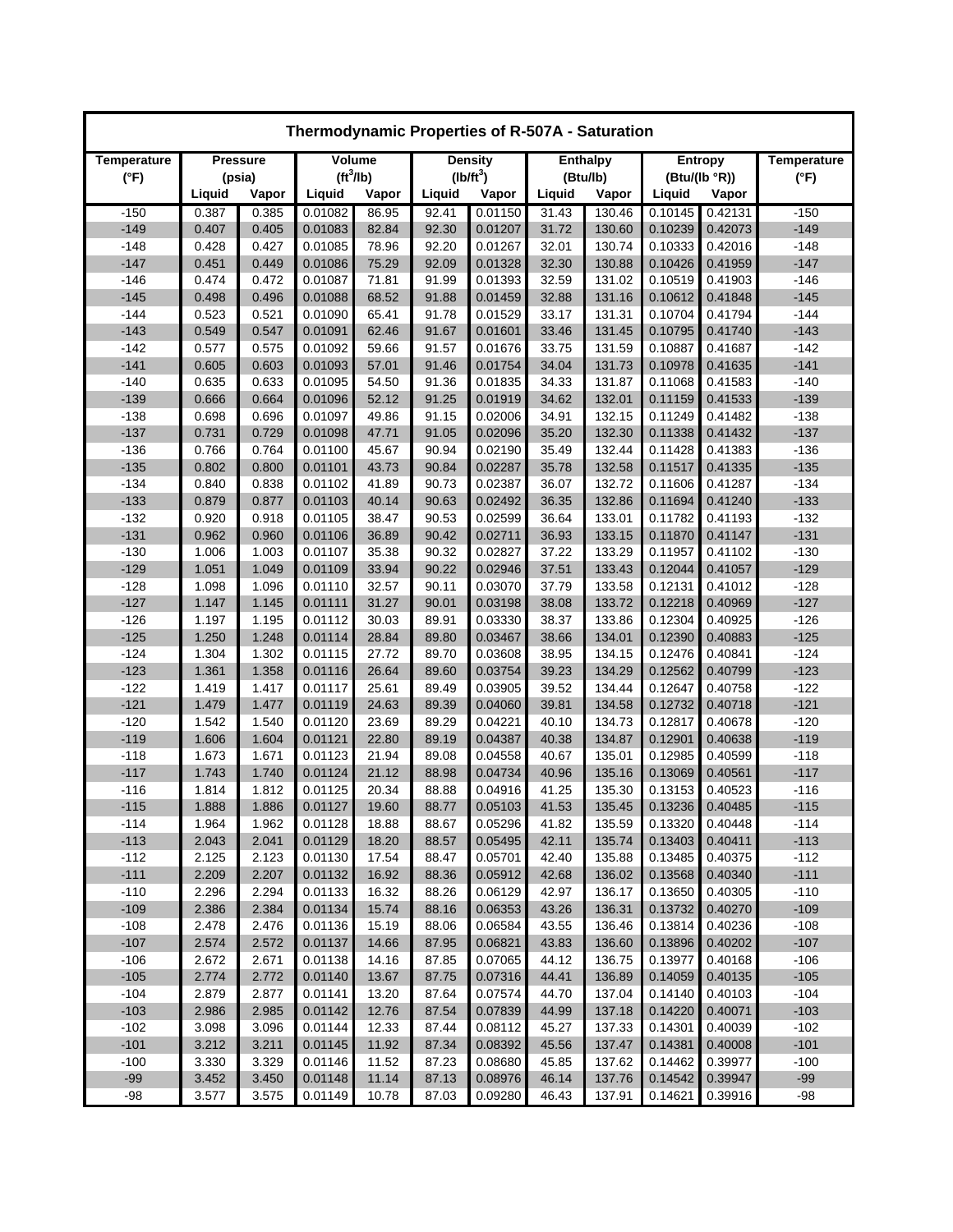| Thermodynamic Properties of R-507A - Saturation |                 |                |                       |                |                |                    |                |                  |                    |                    |                    |  |
|-------------------------------------------------|-----------------|----------------|-----------------------|----------------|----------------|--------------------|----------------|------------------|--------------------|--------------------|--------------------|--|
| Temperature                                     | <b>Pressure</b> |                | Volume                |                |                | <b>Density</b>     |                | <b>Enthalpy</b>  |                    | <b>Entropy</b>     | <b>Temperature</b> |  |
| $(^{\circ}F)$                                   |                 | (psia)         | (tf <sup>3</sup> /lb) |                |                | $(lb/ft^3)$        |                | (Btu/lb)         |                    | (Btu/(lb °R))      | $(^{\circ}F)$      |  |
|                                                 | Liquid          | Vapor          | Liquid                | Vapor          | Liquid         | Vapor              | Liquid         | Vapor            | Liquid             | Vapor              |                    |  |
| $-97$                                           | 3.705           | 3.704          | 0.01150               | 10.43          | 86.92          | 0.09592            | 46.72          | 138.06           | 0.14701            | 0.39887            | -97                |  |
| $-96$                                           | 3.838           | 3.837          | 0.01152               | 10.09          | 86.82          | 0.09912            | 47.00          | 138.20           | 0.14780            | 0.39858            | $-96$              |  |
| $-95$                                           | 3.974           | 3.973          | 0.01153               | 9.764          | 86.72          | 0.10241            | 47.29          | 138.35           | 0.14860            | 0.39829            | $-95$              |  |
| $-94$                                           | 4.114           | 4.113          | 0.01155               | 9.453          | 86.61          | 0.10579            | 47.58          | 138.49           | 0.14939            | 0.39800            | $-94$              |  |
| $-93$                                           | 4.259           | 4.258          | 0.01156               | 9.153          | 86.51          | 0.10925            | 47.87          | 138.64           | 0.15018            | 0.39772            | $-93$              |  |
| $-92$                                           | 4.407           | 4.406          | 0.01157               | 8.865          | 86.41          | 0.11281            | 48.16          | 138.78           | 0.15096            | 0.39744            | $-92$              |  |
| $-91$                                           | 4.559           | 4.558          | 0.01159               | 8.587          | 86.30          | 0.11645            | 48.45          | 138.93           | 0.15175            | 0.39717            | $-91$              |  |
| $-90$                                           | 4.716           | 4.715          | 0.01160               | 8.320          | 86.20          | 0.12019            | 48.74          | 139.07           | 0.15253            | 0.39690            | $-90$              |  |
| $-89$                                           | 4.877           | 4.876          | 0.01162               | 8.063          | 86.10          | 0.12402            | 49.03          | 139.22           | 0.15331            | 0.39663            | -89                |  |
| $-88$                                           | 5.042           | 5.042          | 0.01163               | 7.815          | 85.99          | 0.12795            | 49.32          | 139.36           | 0.15409            | 0.39637            | $-88$              |  |
| $-87$                                           | 5.212           | 5.212          | 0.01164               | 7.577          | 85.89          | 0.13198            | 49.61          | 139.51           | 0.15487            | 0.39611            | $-87$              |  |
| $-86$                                           | 5.387           | 5.386          | 0.01166               | 7.347          | 85.79          | 0.13611            | 49.90          | 139.65           | 0.15564            | 0.39585            | $-86$              |  |
| $-85$                                           | 5.566           | 5.565          | 0.01167               | 7.125          | 85.68          | 0.14034            | 50.19          | 139.80           | 0.15642            | 0.39560            | -85                |  |
| $-84$                                           | 5.750           | 5.749          | 0.01169               | 6.912          | 85.58          | 0.14468            | 50.48          | 139.95           | 0.15719            | 0.39535            | $-84$              |  |
| $-83$                                           | 5.939           | 5.938          | 0.01170               | 6.706          | 85.47          | 0.14912            | 50.77          | 140.09           | 0.15796            | 0.39510            | $-83$              |  |
| $-82$                                           | 6.133           | 6.132          | 0.01171               | 6.508          | 85.37          | 0.15367            | 51.06          | 140.24           | 0.15873            | 0.39486            | $-82$              |  |
| $-81$                                           | 6.331           | 6.331          | 0.01173               | 6.316          | 85.27          | 0.15832            | 51.35          | 140.38           | 0.15950            | 0.39462            | $-81$              |  |
| $-80$                                           | 6.535           | 6.535          | 0.01174               | 6.132          | 85.16          | 0.16309            | 51.64          | 140.53           | 0.16027            | 0.39438            | $-80$              |  |
| $-79$                                           | 6.745           | 6.744          | 0.01176               | 5.953          | 85.06          | 0.16797            | 51.93          | 140.67           | 0.16103            | 0.39415            | $-79$              |  |
| $-78$                                           | 6.959           | 6.959          | 0.01177               | 5.781          | 84.95          | 0.17297            | 52.22          | 140.82           | 0.16179            | 0.39392            | $-78$              |  |
| $-77$                                           | 7.179           | 7.179          | 0.01179               | 5.615          | 84.85          | 0.17808            | 52.51          | 140.96           | 0.16255            | 0.39369            | $-77$              |  |
| $-76$                                           | 7.405           | 7.404          | 0.01180               | 5.455          | 84.74          | 0.18331            | 52.81          | 141.11           | 0.16331            | 0.39347            | $-76$              |  |
| $-75$                                           | 7.636           | 7.636          | 0.01182               | 5.300          | 84.64          | 0.18866            | 53.10          | 141.25           | 0.16407            | 0.39324            | $-75$              |  |
| $-74$                                           | 7.873           | 7.872          | 0.01183               | 5.151          | 84.53          | 0.19414            | 53.39          | 141.40           | 0.16483            | 0.39303            | $-74$              |  |
| $-73$                                           | 8.115           | 8.115          | 0.01184               | 5.007          | 84.43          | 0.19974            | 53.68          | 141.54           | 0.16558            | 0.39281            | $-73$              |  |
| $-72$                                           | 8.364           | 8.364          | 0.01186               | 4.867          | 84.32          | 0.20547            | 53.97          | 141.69           | 0.16634            | 0.39260            | $-72$              |  |
| $-71$                                           | 8.619           | 8.619          | 0.01187               | 4.732          | 84.22          | 0.21132            | 54.27          | 141.83           | 0.16709            | 0.39239            | $-71$              |  |
| $-70$                                           | 8.880           | 8.879          | 0.01189               | 4.602          | 84.11          | 0.21731            | 54.56          | 141.98           | 0.16784            | 0.39218            | $-70$              |  |
| $-69$                                           | 9.147           | 9.147          | 0.01190               | 4.476          | 84.01          | 0.22343            | 54.85          | 142.12           | 0.16859            | 0.39198            | $-69$              |  |
| $-68$                                           | 9.420           | 9.420          | 0.01192               | 4.354          | 83.90          | 0.22968            | 55.15          | 142.27           | 0.16934            | 0.39178            | $-68$              |  |
| $-67$                                           | 9.700           | 9.700          | 0.01193               | 4.236          | 83.80          | 0.23607            | 55.44          | 142.41           | 0.17009            | 0.39158            | $-67$              |  |
| $-66$                                           | 9.986           | 9.986          | 0.01195               | 4.122          | 83.69          | 0.24260            | 55.73          | 142.56           | 0.17083            | 0.39138            | $-66$              |  |
| $-65$                                           | 10.28           | 10.28          | 0.01196               | 4.012          | 83.58          | 0.24927            | 56.03          | 142.70           | 0.17158            | 0.39119            | $-65$              |  |
| $-64$                                           | 10.58           | 10.58          | 0.01198               | 3.905          | 83.48          | 0.25609            | 56.32          | 142.85           | 0.17232            | 0.39100            | $-64$              |  |
| $-63$                                           | 10.89           | 10.89          | 0.01200               | 3.802          | 83.37          | 0.26305            | 56.62          | 142.99           | 0.17306            | 0.39081            | $-63$              |  |
| $-62$                                           | 11.20           | 11.20          | 0.01201               | 3.702          | 83.26          | 0.27016            | 56.91          | 143.14           | 0.17380            | 0.39063            | $-62$              |  |
| -61                                             | 11.52           | 11.52          | 0.01203               | 3.605          | 83.16          | 0.27742            | 57.21          | 143.28           | 0.17454            | 0.39044            | -61                |  |
| $-60$                                           | 11.85           | 11.85          | 0.01204               | 3.511          | 83.05          | 0.28483            | 57.50          | 143.42           | 0.17528            | 0.39026            | $-60$              |  |
| $-59$                                           | 12.19           | 12.19          | 0.01206               | 3.420          | 82.94          | 0.29240            | 57.80          | 143.57           | 0.17601            | 0.39008            | $-59$              |  |
| $-58$                                           | 12.53           | 12.53          | 0.01207               | 3.332          | 82.84          | 0.30012            | 58.09          | 143.71           | 0.17675            | 0.38991            | $-58$              |  |
| $-57$                                           | 12.88           | 12.88          | 0.01209               | 3.247          | 82.73          | 0.30801            | 58.39          | 143.86           | 0.17748            | 0.38974            | $-57$              |  |
| $-56$                                           | 13.24           | 13.24          | 0.01210               | 3.164          | 82.62          | 0.31605            | 58.68          | 144.00           | 0.17821            | 0.38957            | $-56$              |  |
| $-55$                                           | 13.60           | 13.60          | 0.01212               | 3.084          | 82.51          | 0.32426            | 58.98          | 144.14           | 0.17894            | 0.38940            | $-55$              |  |
| $-54$                                           | 13.98           | 13.98          | 0.01214               | 3.006          | 82.41          | 0.33264            | 59.28          | 144.29           | 0.17967            | 0.38923            | $-54$              |  |
| $-53$                                           | 14.36           | 14.36          | 0.01215               | 2.931          | 82.30          | 0.34119            | 59.57          | 144.43           | 0.18040            | 0.38907            | -53                |  |
| $-52$                                           | 14.75           | 14.75          | 0.01217               | 2.858          | 82.19          | 0.34990            | 59.87          | 144.57<br>144.72 | 0.18113<br>0.18185 | 0.38891            | $-52$              |  |
| $-51$                                           | 15.15           | 15.15          | 0.01218               | 2.787          | 82.08          | 0.35879            | 60.17          |                  |                    | 0.38875            | $-51$              |  |
| $-50$<br>$-49$                                  | 15.55           | 15.55          | 0.01220               | 2.718          | 81.97          | 0.36786            | 60.46          | 144.86           | 0.18258            | 0.38859            | $-50$              |  |
| $-48$                                           | 15.97           | 15.97<br>16.39 | 0.01222               | 2.652<br>2.587 | 81.87          | 0.37710<br>0.38653 | 60.76<br>61.06 | 145.00<br>145.15 | 0.18330<br>0.18402 | 0.38843<br>0.38828 | -49<br>$-48$       |  |
| $-47$                                           | 16.39           | 16.83          | 0.01223<br>0.01225    | 2.524          | 81.76          | 0.39614            | 61.36          | 145.29           | 0.18475            | 0.38813            | -47                |  |
| $-46$                                           | 16.83<br>17.27  | 17.27          | 0.01226               | 2.463          | 81.65<br>81.54 | 0.40594            | 61.66          | 145.43           | 0.18547            | 0.38798            | $-46$              |  |
| $-45$                                           | 17.72           | 17.72          | 0.01228               | 2.404          | 81.43          | 0.41593            | 61.96          | 145.57           | 0.18619            | 0.38784            | $-45$              |  |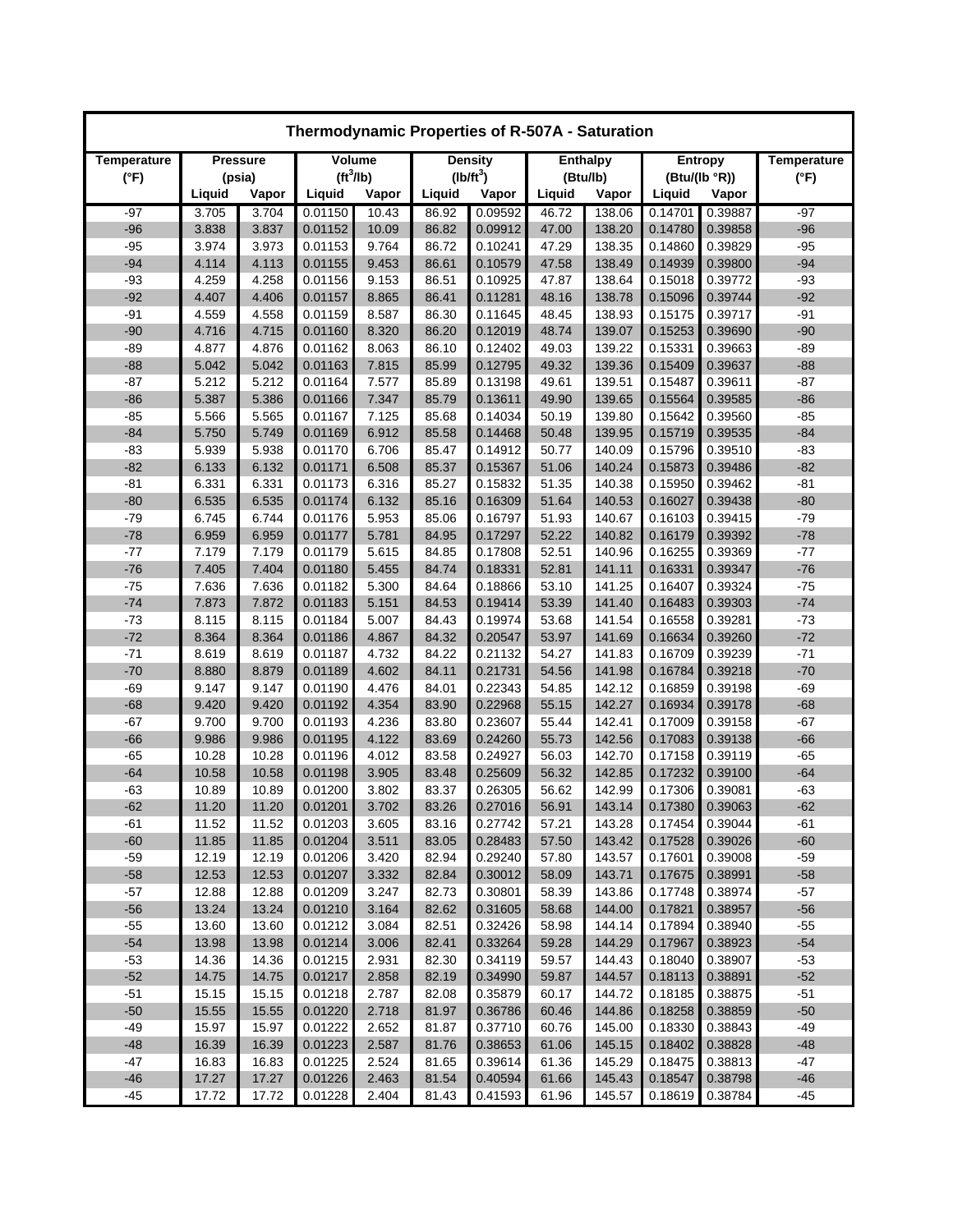| Thermodynamic Properties of R-507A - Saturation |                |                |                       |                |                |                    |                |                  |                    |                    |                    |  |
|-------------------------------------------------|----------------|----------------|-----------------------|----------------|----------------|--------------------|----------------|------------------|--------------------|--------------------|--------------------|--|
| Temperature                                     |                | Pressure       | Volume                |                |                | <b>Density</b>     |                | <b>Enthalpy</b>  |                    | <b>Entropy</b>     | <b>Temperature</b> |  |
| $(^{\circ}F)$                                   |                | (psia)         | (tf <sup>3</sup> /lb) |                | $(lb/ft^3)$    |                    | (Btu/lb)       |                  | (Btu/(lb °R))      |                    | $(^{\circ}F)$      |  |
|                                                 | Liquid         | Vapor          | Liquid                | Vapor          | Liquid         | Vapor              | Liquid         | Vapor            | Liquid             | Vapor              |                    |  |
| $-44$                                           | 18.18          | 18.18          | 0.01230               | 2.347          | 81.32          | 0.42611            | 62.25          | 145.72           | 0.18690            | 0.38769            | -44                |  |
| $-43$                                           | 18.65          | 18.65          | 0.01231               | 2.291          | 81.21          | 0.43648            | 62.55          | 145.86           | 0.18762            | 0.38755            | $-43$              |  |
| $-42$                                           | 19.13          | 19.13          | 0.01233               | 2.237          | 81.10          | 0.44705            | 62.85          | 146.00           | 0.18834            | 0.38741            | $-42$              |  |
| $-41$                                           | 19.62          | 19.61          | 0.01235               | 2.184          | 80.99          | 0.45782            | 63.15          | 146.14           | 0.18905            | 0.38727            | $-41$              |  |
| $-40$                                           | 20.11          | 20.11          | 0.01236               | 2.133          | 80.88          | 0.46879            | 63.45          | 146.28           | 0.18976            | 0.38713            | $-40$              |  |
| $-39$                                           | 20.62          | 20.62          | 0.01238               | 2.084          | 80.77          | 0.47997            | 63.75          | 146.42           | 0.19048            | 0.38700            | $-39$              |  |
| $-38$                                           | 21.14          | 21.14          | 0.01240               | 2.035          | 80.66          | 0.49136            | 64.06          | 146.57           | 0.19119            | 0.38686            | $-38$              |  |
| $-37$                                           | 21.67          | 21.66          | 0.01242               | 1.988          | 80.55          | 0.50295<br>0.51476 | 64.36          | 146.71           | 0.19190            | 0.38673            | $-37$              |  |
| $-36$<br>$-35$                                  | 22.20<br>22.75 | 22.20<br>22.75 | 0.01243<br>0.01245    | 1.943<br>1.898 | 80.44<br>80.33 | 0.52679            | 64.66<br>64.96 | 146.85<br>146.99 | 0.19261<br>0.19332 | 0.38660<br>0.38648 | $-36$<br>$-35$     |  |
| $-34$                                           | 23.31          | 23.31          | 0.01247               | 1.855          | 80.21          | 0.53904            | 65.26          | 147.13           | 0.19402            | 0.38635            | $-34$              |  |
| $-33$                                           | 23.88          | 23.88          | 0.01248               | 1.813          | 80.10          | 0.55151            | 65.56          | 147.27           | 0.19473            | 0.38623            | $-33$              |  |
| $-32$                                           | 24.46          | 24.46          | 0.01250               | 1.772          | 79.99          | 0.56420            | 65.87          | 147.41           | 0.19544            | 0.38610            | $-32$              |  |
| $-31$                                           | 25.05          | 25.05          | 0.01252               | 1.733          | 79.88          | 0.57713            | 66.17          | 147.55           | 0.19614            | 0.38598            | $-31$              |  |
| $-30$                                           | 25.65          | 25.65          | 0.01254               | 1.694          | 79.77          | 0.59028            | 66.47          | 147.69           | 0.19684            | 0.38586            | $-30$              |  |
| $-29$                                           | 26.26          | 26.26          | 0.01256               | 1.657          | 79.65          | 0.60367            | 66.78          | 147.83           | 0.19755            | 0.38575            | $-29$              |  |
| $-28$                                           | 26.89          | 26.88          | 0.01257               | 1.620          | 79.54          | 0.61730            | 67.08          | 147.97           | 0.19825            | 0.38563            | $-28$              |  |
| $-27$                                           | 27.52          | 27.52          | 0.01259               | 1.584          | 79.43          | 0.63117            | 67.39          | 148.11           | 0.19895            | 0.38552            | $-27$              |  |
| $-26$                                           | 28.17          | 28.17          | 0.01261               | 1.550          | 79.31          | 0.64528            | 67.69          | 148.25           | 0.19965            | 0.38541            | $-26$              |  |
| $-25$                                           | 28.83          | 28.82          | 0.01263               | 1.516          | 79.20          | 0.65964            | 68.00          | 148.38           | 0.20035            | 0.38529            | $-25$              |  |
| $-24$                                           | 29.50          | 29.49          | 0.01265               | 1.483          | 79.09          | 0.67425            | 68.30          | 148.52           | 0.20105            | 0.38518            | $-24$              |  |
| $-23$                                           | 30.18          | 30.18          | 0.01266               | 1.451          | 78.97          | 0.68911            | 68.61          | 148.66           | 0.20174            | 0.38508            | $-23$              |  |
| $-22$                                           | 30.88          | 30.87          | 0.01268               | 1.420          | 78.86          | 0.70423            | 68.91          | 148.80           | 0.20244            | 0.38497            | $-22$              |  |
| $-21$                                           | 31.58          | 31.58          | 0.01270               | 1.390          | 78.74          | 0.71962            | 69.22          | 148.94           | 0.20314            | 0.38487            | $-21$              |  |
| $-20$                                           | 32.30          | 32.30          | 0.01272               | 1.360          | 78.63          | 0.73526            | 69.53          | 149.07           | 0.20383            | 0.38476            | $-20$              |  |
| $-19$                                           | 33.04          | 33.03          | 0.01274               | 1.331          | 78.51          | 0.75117            | 69.83          | 149.21           | 0.20452            | 0.38466            | $-19$              |  |
| $-18$                                           | 33.78          | 33.77          | 0.01276               | 1.303          | 78.40          | 0.76736            | 70.14          | 149.35           | 0.20522            | 0.38456            | $-18$              |  |
| $-17$                                           | 34.54          | 34.53          | 0.01278               | 1.276          | 78.28          | 0.78381            | 70.45          | 149.49           | 0.20591            | 0.38446            | $-17$              |  |
| $-16$                                           | 35.31          | 35.30          | 0.01279               | 1.249          | 78.17          | 0.80055            | 70.76          | 149.62           | 0.20660            | 0.38436            | $-16$              |  |
| $-15$                                           | 36.09          | 36.08          | 0.01281               | 1.223          | 78.05          | 0.81756            | 71.06          | 149.76           | 0.20729            | 0.38426            | $-15$              |  |
| $-14$                                           | 36.89          | 36.88          | 0.01283               | 1.198          | 77.93          | 0.83487            | 71.37          | 149.89           | 0.20798            | 0.38417            | $-14$              |  |
| $-13$                                           | 37.70          | 37.69          | 0.01285               | 1.173          | 77.82          | 0.85246            | 71.68          | 150.03           | 0.20867            | 0.38408            | $-13$              |  |
| $-12$                                           | 38.52          | 38.51          | 0.01287               | 1.149          | 77.70          | 0.87034            | 71.99          | 150.17           | 0.20936            | 0.38398            | $-12$              |  |
| $-11$                                           | 39.36          | 39.35          | 0.01289               | 1.126          | 77.58          | 0.88852            | 72.30          | 150.30           | 0.21004            | 0.38389            | $-11$              |  |
| $-10$                                           | 40.21          | 40.20          | 0.01291               | 1.103          | 77.46          | 0.90699            | 72.61          | 150.44           | 0.21073            | 0.38380            | $-10$              |  |
| -9                                              | 41.08          | 41.06          | 0.01293               | 1.080          | 77.34          | 0.92578            | 72.92          | 150.57           | 0.21142            | 0.38371            | -9                 |  |
| -8                                              | 41.96          | 41.94          | 0.01295               | 1.058          | 77.23          | 0.94487            | 73.23          | 150.70           | 0.21210            | 0.38362            | -8                 |  |
| $\textnormal{-}7$                               | 42.85          | 42.83          | 0.01297               | 1.037          | 77.11          | 0.96427            | 73.55          | 150.84           | 0.21279            | 0.38354            | $-7$               |  |
| -6                                              | 43.76          | 43.74          | 0.01299               | 1.016          | 76.99          | 0.98399            | 73.86          | 150.97           | 0.21347            | 0.38345            | -6                 |  |
| $-5$                                            | 44.68          | 44.66          | 0.01301               | 0.996          | 76.87          | 1.0040             | 74.17          | 151.10           | 0.21415            | 0.38337            | $-5$               |  |
| $-4$                                            | 45.62          | 45.60          | 0.01303               | 0.976          | 76.75          | 1.0244             | 74.48          | 151.24           | 0.21483            | 0.38328            | $-4$               |  |
| $-3$                                            | 46.57          | 46.55          | 0.01305               | 0.957          | 76.63          | 1.0451             | 74.80          | 151.37           | 0.21552            | 0.38320            | $-3$               |  |
| $-2$                                            | 47.54          | 47.52          | 0.01307               | 0.938          | 76.51          | 1.0661             | 75.11          | 151.50           | 0.21620            | 0.38312            | $-2$               |  |
| $-1$                                            | 48.52          | 48.50          | 0.01309               | 0.920          | 76.39          | 1.0875             | 75.42          | 151.63           | 0.21688            | 0.38304            | $-1$               |  |
| 0                                               | 49.52          | 49.50          | 0.01311               | 0.902          | 76.27          | 1.1092             | 75.74          | 151.77           | 0.21756            | 0.38296            | 0                  |  |
| $\mathbf{1}$                                    | 50.53          | 50.51          | 0.01313               | 0.884          | 76.15          | 1.1312             | 76.05          | 151.90           | 0.21823            | 0.38288            | $\mathbf{1}$       |  |
| 2                                               | 51.56          | 51.54          | 0.01315               | 0.867          | 76.02          | 1.1536             | 76.37          | 152.03           | 0.21891            | 0.38280            | 2                  |  |
| 3                                               | 52.61          | 52.58          | 0.01318               | 0.850          | 75.90          | 1.1763             | 76.68          | 152.16           | 0.21959            | 0.38273            | 3                  |  |
| 4                                               | 53.67          | 53.64          | 0.01320               | 0.834          | 75.78          | 1.1994             | 77.00          | 152.29           | 0.22027            | 0.38265            | 4                  |  |
| 5                                               | 54.75          | 54.72          | 0.01322               | 0.818          | 75.66          | 1.2229             | 77.32          | 152.42           | 0.22094            | 0.38258            | 5                  |  |
| 6                                               | 55.84          | 55.81          | 0.01324               | 0.802          | 75.53          | 1.2468             | 77.63          | 152.55           | 0.22162            | 0.38250            | 6                  |  |
| $\overline{\mathbf{7}}$                         | 56.95          | 56.92          | 0.01326               | 0.787          | 75.41          | 1.2710             | 77.95          | 152.68           | 0.22229            | 0.38243            | $\boldsymbol{7}$   |  |
| 8                                               | 58.08          | 58.05          | 0.01328               | 0.772          | 75.29          | 1.2956             | 78.27          | 152.81           | 0.22297            | 0.38236            | 8                  |  |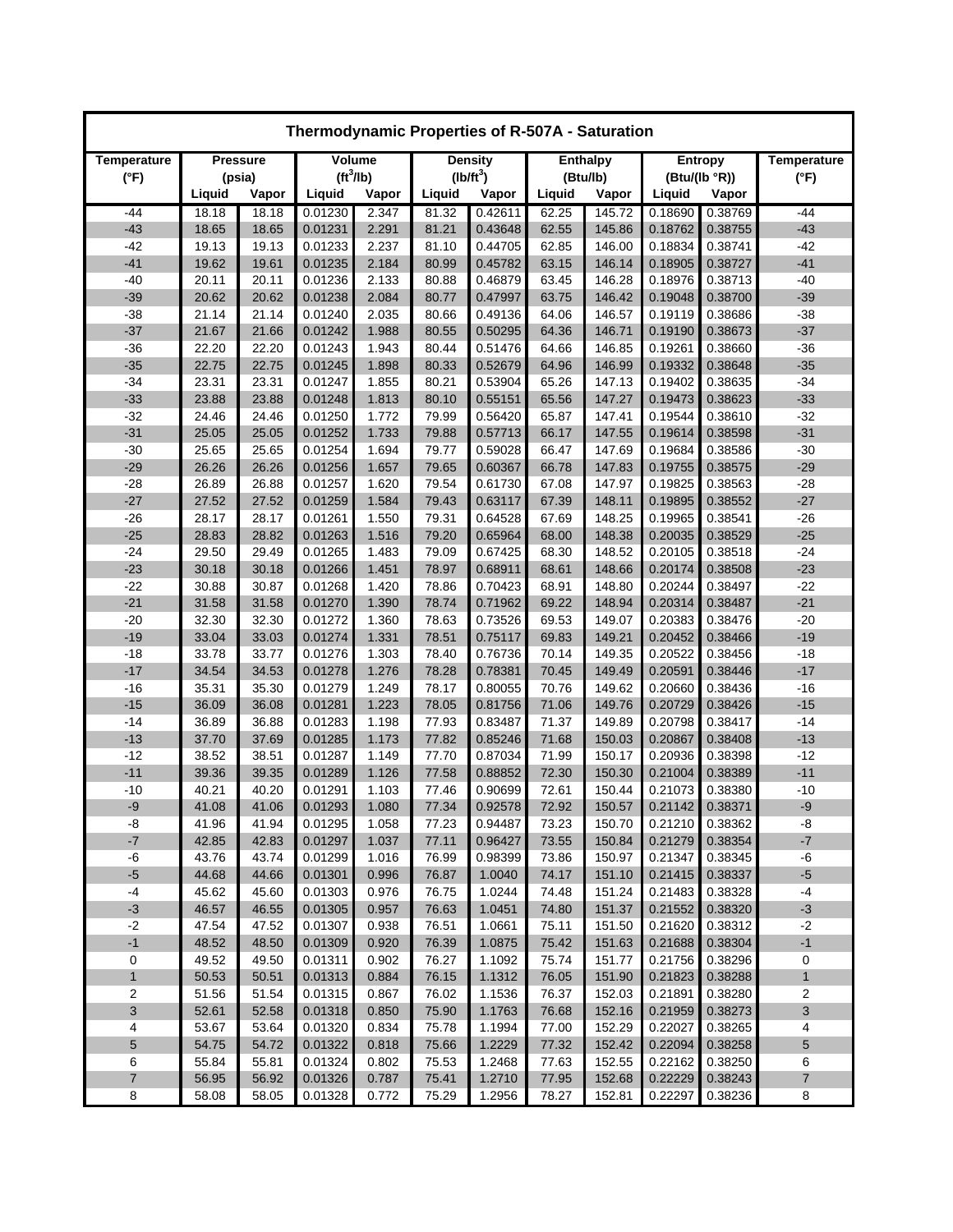| Thermodynamic Properties of R-507A - Saturation |                |                |                       |                |                |                  |                |                  |                    |                    |                    |  |
|-------------------------------------------------|----------------|----------------|-----------------------|----------------|----------------|------------------|----------------|------------------|--------------------|--------------------|--------------------|--|
| Temperature                                     |                | Pressure       | Volume                |                |                | <b>Density</b>   |                | <b>Enthalpy</b>  |                    | Entropy            | <b>Temperature</b> |  |
| $(^{\circ}F)$                                   |                | (psia)         | (tf <sup>3</sup> /lb) |                |                | $(lb/ft^3)$      | (Btu/lb)       |                  | (Btu/(lb °R))      |                    | $(^{\circ}F)$      |  |
|                                                 | Liquid         | Vapor          | Liquid                | Vapor          | Liquid         | Vapor            | Liquid         | Vapor            | Liquid             | Vapor              |                    |  |
| 9                                               | 59.22          | 59.19          | 0.01331               | 0.757          | 75.16          | 1.3205           | 78.59          | 152.94           | 0.22364            | 0.38229            | 9                  |  |
| 10                                              | 60.38          | 60.35          | 0.01333               | 0.743          | 75.04          | 1.3459           | 78.91          | 153.06           | 0.22432            | 0.38222            | 10                 |  |
| 11                                              | 61.56          | 61.53          | 0.01335               | 0.729          | 74.91          | 1.3717           | 79.23          | 153.19           | 0.22499            | 0.38215            | 11                 |  |
| 12                                              | 62.76          | 62.72          | 0.01337               | 0.715          | 74.79          | 1.3978<br>1.4244 | 79.54          | 153.32<br>153.45 | 0.22566            | 0.38208            | 12                 |  |
| 13<br>14                                        | 63.97<br>65.20 | 63.93<br>65.16 | 0.01339<br>0.01342    | 0.702<br>0.689 | 74.66<br>74.54 | 1.4513           | 79.86<br>80.19 | 153.57           | 0.22633<br>0.22700 | 0.38201<br>0.38194 | 13<br>14           |  |
| 15                                              | 66.45          | 66.41          | 0.01344               | 0.676          | 74.41          | 1.4787           | 80.51          | 153.70           | 0.22767            | 0.38187            | 15                 |  |
| 16                                              | 67.71          | 67.68          | 0.01346               | 0.664          | 74.28          | 1.5065           | 80.83          | 153.82           | 0.22834            | 0.38181            | 16                 |  |
| 17                                              | 69.00          | 68.96          | 0.01349               | 0.652          | 74.15          | 1.5347           | 81.15          | 153.95           | 0.22901            | 0.38174            | 17                 |  |
| 18                                              | 70.30          | 70.26          | 0.01351               | 0.640          | 74.03          | 1.5634           | 81.47          | 154.07           | 0.22968            | 0.38168            | 18                 |  |
| 19                                              | 71.62          | 71.58          | 0.01353               | 0.628          | 73.90          | 1.5925           | 81.80          | 154.20           | 0.23035            | 0.38161            | 19                 |  |
| 20                                              | 72.96          | 72.92          | 0.01356               | 0.617          | 73.77          | 1.6220           | 82.12          | 154.32           | 0.23102            | 0.38155            | 20                 |  |
| 21                                              | 74.32          | 74.28          | 0.01358               | 0.605          | 73.64          | 1.6520           | 82.44          | 154.45           | 0.23169            | 0.38149            | 21                 |  |
| 22                                              | 75.70          | 75.65          | 0.01360               | 0.594          | 73.51          | 1.6825           | 82.77          | 154.57           | 0.23235            | 0.38143            | 22                 |  |
| 23                                              | 77.10          | 77.05          | 0.01363               | 0.584          | 73.38          | 1.7134           | 83.09          | 154.69           | 0.23302            | 0.38136            | 23                 |  |
| 24                                              | 78.51          | 78.46          | 0.01365               | 0.573          | 73.25          | 1.7447           | 83.42          | 154.81           | 0.23369            | 0.38130            | 24                 |  |
| 25                                              | 79.95          | 79.90          | 0.01368               | 0.563          | 73.12          | 1.7766           | 83.74          | 154.93           | 0.23435            | 0.38124            | 25                 |  |
| 26                                              | 81.40          | 81.35          | 0.01370               | 0.553          | 72.99          | 1.8089           | 84.07          | 155.05           | 0.23502            | 0.38118            | 26                 |  |
| 27                                              | 82.88          | 82.83          | 0.01373               | 0.543          | 72.85          | 1.8417           | 84.40          | 155.17           | 0.23568            | 0.38112            | 27                 |  |
| 28                                              | 84.37          | 84.32          | 0.01375               | 0.533          | 72.72          | 1.8750           | 84.73          | 155.29           | 0.23635            | 0.38106            | 28                 |  |
| 29                                              | 85.89          | 85.83          | 0.01378               | 0.524          | 72.59          | 1.9088           | 85.05          | 155.41           | 0.23701            | 0.38100            | 29                 |  |
| 30                                              | 87.43          | 87.37          | 0.01380               | 0.515          | 72.45          | 1.9432           | 85.38          | 155.53           | 0.23768            | 0.38094            | 30                 |  |
| 31                                              | 88.98          | 88.92          | 0.01383               | 0.506          | 72.32          | 1.9780           | 85.71          | 155.65           | 0.23834            | 0.38088            | 31                 |  |
| 32                                              | 90.56          | 90.50          | 0.01385               | 0.497          | 72.19          | 2.0134           | 86.04          | 155.77           | 0.23901            | 0.38083            | 32                 |  |
| 33                                              | 92.16          | 92.09          | 0.01388               | 0.488          | 72.05          | 2.0492           | 86.37          | 155.89           | 0.23967            | 0.38077            | 33                 |  |
| 34                                              | 93.78          | 93.71          | 0.01391               | 0.479          | 71.92          | 2.0857           | 86.70          | 156.00           | 0.24033            | 0.38071            | 34                 |  |
| 35                                              | 95.42          | 95.35          | 0.01393               | 0.471          | 71.78          | 2.1226           | 87.04          | 156.12           | 0.24099            | 0.38065            | 35                 |  |
| 36                                              | 97.08          | 97.01          | 0.01396               | 0.463          | 71.64          | 2.1602           | 87.37          | 156.23           | 0.24166            | 0.38060            | 36                 |  |
| 37                                              | 98.76          | 98.69          | 0.01399               | 0.455          | 71.50          | 2.1982           | 87.70          | 156.35           | 0.24232            | 0.38054            | 37                 |  |
| 38                                              | 100.5          | 100.4          | 0.01401               | 0.447          | 71.37          | 2.2369           | 88.03          | 156.46           | 0.24298            | 0.38048            | 38                 |  |
| 39                                              | 102.2          | 102.1          | 0.01404               | 0.439          | 71.23          | 2.2761           | 88.37          | 156.58           | 0.24364            | 0.38043            | 39                 |  |
| 40                                              | 103.9          | 103.9          | 0.01407               | 0.432          | 71.09          | 2.3159           | 88.70          | 156.69           | 0.24430            | 0.38037            | 40                 |  |
| 41                                              | 105.7          | 105.6          | 0.01410               | 0.424          | 70.95          | 2.3564           | 89.04          | 156.80           | 0.24496            | 0.38031            | 41<br>42           |  |
| 42<br>43                                        | 107.5<br>109.3 | 107.4<br>109.3 | 0.01412<br>0.01415    | 0.417<br>0.410 | 70.81<br>70.67 | 2.3974<br>2.4390 | 89.37<br>89.71 | 156.91<br>157.02 | 0.24562<br>0.24629 | 0.38026<br>0.38020 | 43                 |  |
| 44                                              | 111.2          | 111.1          | 0.01418               | 0.403          | 70.53          | 2.4813           | 90.05          | 157.13           | 0.24695            | 0.38014            | 44                 |  |
| 45                                              | 113.0          | 113.0          | 0.01421               | 0.396          | 70.38          | 2.5241           | 90.39          | 157.24           | 0.24761            | 0.38009            | 45                 |  |
| 46                                              | 114.9          | 114.8          | 0.01424               | 0.389          | 70.24          | 2.5677           | 90.72          | 157.35           | 0.24827            | 0.38003            | 46                 |  |
| 47                                              | 116.8          | 116.7          | 0.01427               | 0.383          | 70.10          | 2.6119           | 91.06          | 157.46           | 0.24893            | 0.37998            | 47                 |  |
| 48                                              | 118.8          | 118.7          | 0.01430               | 0.376          | 69.95          | 2.6567           | 91.40          | 157.57           | 0.24959            | 0.37992            | 48                 |  |
| 49                                              | 120.7          | 120.6          | 0.01433               | 0.370          | 69.81          | 2.7022           | 91.74          | 157.67           | 0.25025            | 0.37986            | 49                 |  |
| 50                                              | 122.7          | 122.6          | 0.01436               | 0.364          | 69.66          | 2.7484           | 92.08          | 157.78           | 0.25090            | 0.37981            | 50                 |  |
| 51                                              | 124.7          | 124.6          | 0.01439               | 0.358          | 69.52          | 2.7953           | 92.43          | 157.88           | 0.25156            | 0.37975            | 51                 |  |
| 52                                              | 126.7          | 126.6          | 0.01442               | 0.352          | 69.37          | 2.8429           | 92.77          | 157.99           | 0.25222            | 0.37969            | 52                 |  |
| 53                                              | 128.8          | 128.7          | 0.01445               | 0.346          | 69.22          | 2.8912           | 93.11          | 158.09           | 0.25288            | 0.37964            | 53                 |  |
| 54                                              | 130.9          | 130.8          | 0.01448               | 0.340          | 69.07          | 2.9403           | 93.46          | 158.19           | 0.25354            | 0.37958            | 54                 |  |
| 55                                              | 133.0          | 132.9          | 0.01451               | 0.334          | 68.92          | 2.9900           | 93.80          | 158.29           | 0.25420            | 0.37952            | 55                 |  |
| 56                                              | 135.1          | 135.0          | 0.01454               | 0.329          | 68.77          | 3.0406           | 94.15          | 158.40           | 0.25486            | 0.37946            | 56                 |  |
| 57                                              | 137.3          | 137.2          | 0.01457               | 0.323          | 68.62          | 3.0919           | 94.49          | 158.49           | 0.25552            | 0.37940            | 57                 |  |
| 58                                              | 139.4          | 139.3          | 0.01461               | 0.318          | 68.47          | 3.1439           | 94.84          | 158.59           | 0.25618            | 0.37935            | 58                 |  |
| 59                                              | 141.7          | 141.5          | 0.01464               | 0.313          | 68.32          | 3.1968           | 95.19          | 158.69           | 0.25684            | 0.37929            | 59                 |  |
| 60                                              | 143.9          | 143.8          | 0.01467               | 0.308          | 68.16          | 3.2505           | 95.53          | 158.79           | 0.25750            | 0.37923            | 60                 |  |
| 61                                              | 146.1          | 146.0          | 0.01470               | 0.303          | 68.01          | 3.3049           | 95.88          | 158.89           | 0.25816            | 0.37917            | 61                 |  |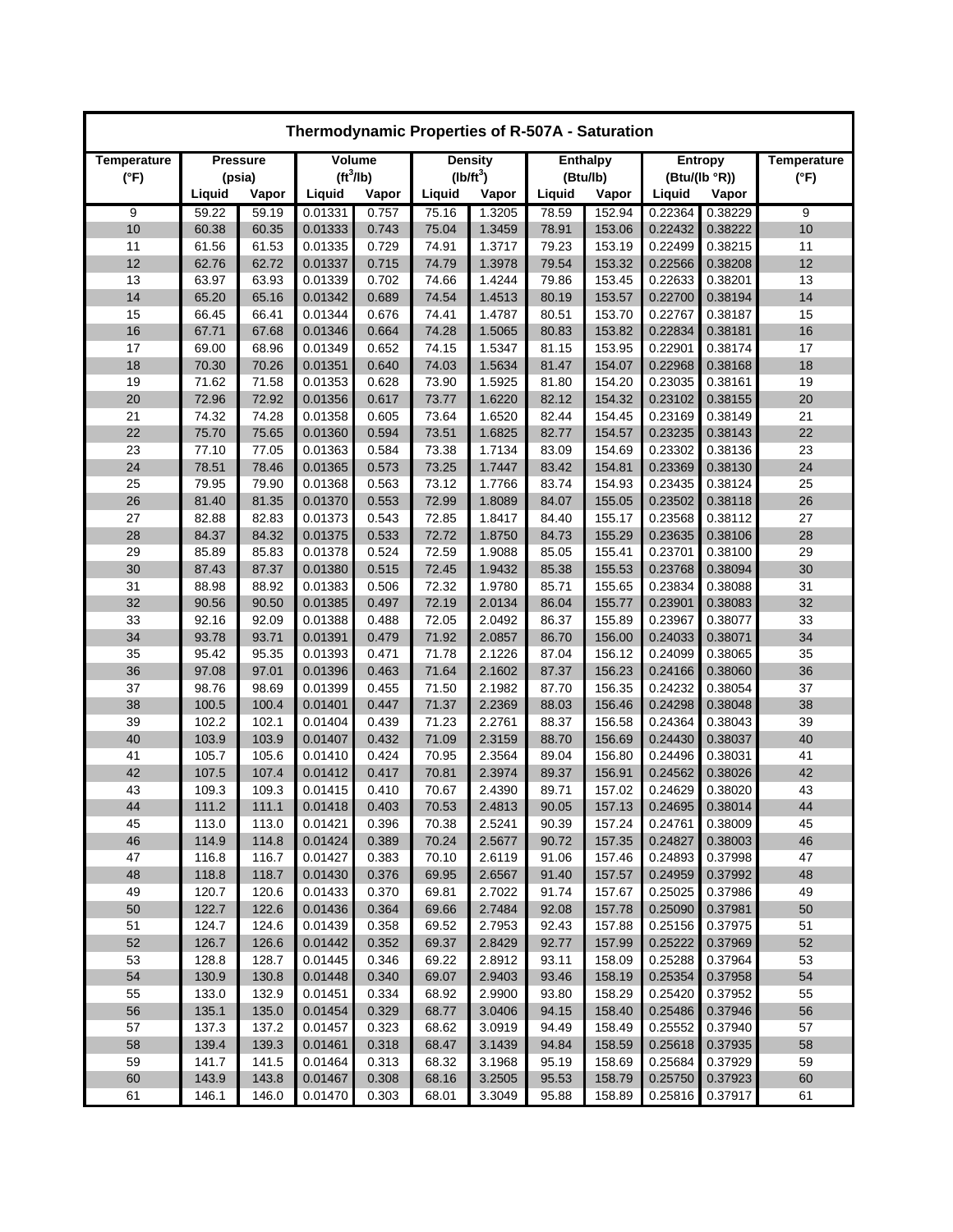| Thermodynamic Properties of R-507A - Saturation |                |                 |                       |                |                |                  |                  |                  |                    |                    |                    |  |
|-------------------------------------------------|----------------|-----------------|-----------------------|----------------|----------------|------------------|------------------|------------------|--------------------|--------------------|--------------------|--|
| Temperature                                     |                | <b>Pressure</b> | Volume                |                |                | <b>Density</b>   |                  | <b>Enthalpy</b>  |                    | <b>Entropy</b>     | <b>Temperature</b> |  |
| $(^{\circ}F)$                                   |                | (psia)          | (tf <sup>3</sup> /lb) |                |                | $(lb/ft^3)$      | (Btu/lb)         |                  | (Btu/(lb °R))      |                    | $(^{\circ}F)$      |  |
|                                                 | Liquid         | Vapor           | Liquid                | Vapor          | Liquid         | Vapor            | Liquid           | Vapor            | Liquid             | Vapor              |                    |  |
| 62                                              | 148.4          | 148.3           | 0.01474               | 0.298          | 67.86          | 3.3603           | 96.23            | 158.98           | 0.25882            | 0.37911            | 62                 |  |
| 63                                              | 150.7          | 150.6           | 0.01477               | 0.293          | 67.70          | 3.4164           | 96.58            | 159.08           | 0.25948            | 0.37905            | 63                 |  |
| 64                                              | 153.1          | 153.0           | 0.01481               | 0.288          | 67.54          | 3.4734           | 96.94            | 159.17           | 0.26014            | 0.37899            | 64                 |  |
| 65                                              | 155.4          | 155.3           | 0.01484               | 0.283          | 67.39          | 3.5313           | 97.29            | 159.26           | 0.26080            | 0.37892            | 65                 |  |
| 66                                              | 157.8          | 157.7           | 0.01488               | 0.279          | 67.23          | 3.5901           | 97.64            | 159.35           | 0.26146            | 0.37886            | 66                 |  |
| 67                                              | 160.3          | 160.1           | 0.01491               | 0.274          | 67.07          | 3.6498           | 98.00            | 159.44           | 0.26212            | 0.37880            | 67                 |  |
| 68                                              | 162.7          | 162.6           | 0.01495               | 0.270          | 66.91          | 3.7104           | 98.35            | 159.53           | 0.26278            | 0.37873            | 68                 |  |
| 69                                              | 165.2          | 165.0           | 0.01498               | 0.265          | 66.75          | 3.7720           | 98.71            | 159.62           | 0.26344            | 0.37867            | 69<br>70           |  |
| 70<br>71                                        | 167.7<br>170.2 | 167.6<br>170.1  | 0.01502<br>0.01506    | 0.261<br>0.257 | 66.58<br>66.42 | 3.8345<br>3.8980 | 99.06<br>99.42   | 159.71<br>159.80 | 0.26410<br>0.26476 | 0.37860<br>0.37854 | 71                 |  |
| 72                                              | 172.8          | 172.6           | 0.01509               | 0.252          | 66.26          | 3.9625           | 99.78            | 159.88           | 0.26542            | 0.37847            | 72                 |  |
| 73                                              | 175.4          | 175.2           | 0.01513               | 0.248          | 66.09          | 4.0280           | 100.14           | 159.96           | 0.26608            | 0.37840            | 73                 |  |
| 74                                              | 178.0          | 177.8           | 0.01517               | 0.244          | 65.92          | 4.0945           | 100.50           | 160.05           | 0.26675            | 0.37834            | 74                 |  |
| 75                                              | 180.6          | 180.5           | 0.01521               | 0.240          | 65.76          | 4.1621           | 100.86           | 160.13           | 0.26741            | 0.37827            | 75                 |  |
| 76                                              | 183.3          | 183.2           | 0.01525               | 0.236          | 65.59          | 4.2308           | 101.22           | 160.21           | 0.26807            | 0.37820            | 76                 |  |
| 77                                              | 186.0          | 185.9           | 0.01529               | 0.233          | 65.42          | 4.3005           | 101.59           | 160.29           | 0.26874            | 0.37812            | 77                 |  |
| 78                                              | 188.8          | 188.6           | 0.01533               | 0.229          | 65.25          | 4.3714           | 101.95           | 160.37           | 0.26940            | 0.37805            | 78                 |  |
| 79                                              | 191.5          | 191.4           | 0.01537               | 0.225          | 65.08          | 4.4434           | 102.32           | 160.44           | 0.27006            | 0.37798            | 79                 |  |
| 80                                              | 194.3          | 194.2           | 0.01541               | 0.221          | 64.90          | 4.5166           | 102.68           | 160.52           | 0.27073            | 0.37790            | 80                 |  |
| 81                                              | 197.2          | 197.0           | 0.01545               | 0.218          | 64.73          | 4.5909           | 103.05           | 160.59           | 0.27139            | 0.37783            | 81                 |  |
| 82                                              | 200.0          | 199.8           | 0.01549               | 0.214          | 64.55          | 4.6665           | 103.42           | 160.66           | 0.27206            | 0.37775            | 82                 |  |
| 83                                              | 202.9          | 202.7           | 0.01553               | 0.211          | 64.38          | 4.7433           | 103.79           | 160.74           | 0.27272            | 0.37767            | 83                 |  |
| 84                                              | 205.8          | 205.6           | 0.01558               | 0.207          | 64.20          | 4.8214           | 104.16           | 160.81           | 0.27339            | 0.37759            | 84                 |  |
| 85                                              | 208.8          | 208.6           | 0.01562               | 0.204          | 64.02          | 4.9008           | 104.53           | 160.87           | 0.27406            | 0.37751            | 85                 |  |
| 86                                              | 211.8          | 211.6           | 0.01567               | 0.201          | 63.84          | 4.9815           | 104.90           | 160.94           | 0.27473            | 0.37743            | 86                 |  |
| 87                                              | 214.8          | 214.6           | 0.01571               | 0.197          | 63.65          | 5.0635           | 105.28           | 161.01           | 0.27540            | 0.37735            | 87                 |  |
| 88                                              | 217.8          | 217.6           | 0.01576               | 0.194          | 63.47          | 5.1469           | 105.65           | 161.07           | 0.27607            | 0.37726            | 88                 |  |
| 89                                              | 220.9          | 220.7           | 0.01580               | 0.191          | 63.29          | 5.2317           | 106.03           | 161.13           | 0.27674            | 0.37718            | 89                 |  |
| 90                                              | 224.0          | 223.8           | 0.01585               | 0.188          | 63.10          | 5.3180           | 106.41           | 161.19           | 0.27741            | 0.37709            | 90                 |  |
| 91                                              | 227.2          | 227.0           | 0.01590               | 0.185          | 62.91          | 5.4058           | 106.78           | 161.25           | 0.27808            | 0.37700            | 91                 |  |
| 92                                              | 230.3          | 230.1           | 0.01594               | 0.182          | 62.72          | 5.4951           | 107.17           | 161.31           | 0.27875            | 0.37691            | 92                 |  |
| 93                                              | 233.6          | 233.4           | 0.01599               | 0.179          | 62.53          | 5.5859           | 107.55           | 161.37           | 0.27943            | 0.37681            | 93                 |  |
| 94                                              | 236.8          | 236.6           | 0.01604               | 0.176          | 62.34          | 5.6783           | 107.93           | 161.42           | 0.28010            | 0.37672            | 94                 |  |
| 95                                              | 240.1          | 239.9           | 0.01609               | 0.173          | 62.14          | 5.7724           | 108.31           | 161.47           | 0.28078            | 0.37662            | 95                 |  |
| 96                                              | 243.4          | 243.2           | 0.01614               | 0.170          | 61.95          | 5.8681           | 108.70           | 161.52           | 0.28145            | 0.37652            | 96                 |  |
| 97                                              | 246.7          | 246.5           | 0.01620               | 0.168          | 61.75          | 5.9655           | 109.09           | 161.57           | 0.28213            | 0.37642            | 97                 |  |
| 98                                              | 250.1          | 249.9           | 0.01625               | 0.165          | 61.55          | 6.0647           | 109.47           | 161.62           | 0.28281            | 0.37632            | 98                 |  |
| 99                                              | 253.5          | 253.3           | 0.01630               | 0.162          | 61.35          | 6.1657           | 109.86           | 161.66           | 0.28349            | 0.37621            | 99                 |  |
| 100                                             | 257.0          | 256.8           | 0.01636               | 0.160          | 61.14          | 6.2686           | 110.26           | 161.70           | 0.28417            | 0.37610            | 100                |  |
| 101                                             | 260.5          | 260.3           | 0.01641               | 0.157          | 60.94          | 6.3733           | 110.65           | 161.74           | 0.28485            | 0.37599            | 101                |  |
| 102                                             | 264.0          | 263.8           | 0.01647               | 0.154          | 60.73          | 6.4800           | 111.04           | 161.78           | 0.28554            | 0.37588            | 102                |  |
| 103<br>104                                      | 267.6<br>271.2 | 267.3<br>270.9  | 0.01652<br>0.01658    | 0.152<br>0.149 | 60.52          | 6.5888           | 111.44<br>111.84 | 161.82<br>161.85 | 0.28622<br>0.28691 | 0.37577            | 103<br>104         |  |
| 105                                             | 274.8          | 274.6           | 0.01664               | 0.147          | 60.31<br>60.09 | 6.6996<br>6.8125 | 112.24           | 161.88           | 0.28760            | 0.37565<br>0.37553 | 105                |  |
| 106                                             | 278.5          | 278.2           | 0.01670               | 0.144          | 59.88          | 6.9277           | 112.64           | 161.91           | 0.28829            | 0.37540            | 106                |  |
| 107                                             | 282.2          | 281.9           | 0.01676               | 0.142          | 59.66          | 7.0451           | 113.04           | 161.94           | 0.28898            | 0.37528            | 107                |  |
| 108                                             | 285.9          | 285.7           | 0.01682               | 0.140          | 59.44          | 7.1648           | 113.45           | 161.96           | 0.28968            | 0.37515            | 108                |  |
| 109                                             | 289.7          | 289.5           | 0.01689               | 0.137          | 59.21          | 7.2870           | 113.85           | 161.99           | 0.29037            | 0.37502            | 109                |  |
| 110                                             | 293.5          | 293.3           | 0.01695               | 0.135          | 58.99          | 7.4116           | 114.26           | 162.00           | 0.29107            | 0.37488            | 110                |  |
| 111                                             | 297.4          | 297.1           | 0.01702               | 0.133          | 58.76          | 7.5388           | 114.67           | 162.02           | 0.29177            | 0.37474            | 111                |  |
| 112                                             | 301.3          | 301.0           | 0.01709               | 0.130          | 58.53          | 7.6687           | 115.09           | 162.03           | 0.29247            | 0.37460            | 112                |  |
| 113                                             | 305.2          | 305.0           | 0.01715               | 0.128          | 58.29          | 7.8013           | 115.50           | 162.04           | 0.29317            | 0.37445            | 113                |  |
| 114                                             | 309.2          | 308.9           | 0.01722               | 0.126          | 58.06          | 7.9368           | 115.92           | 162.05           | 0.29388            | 0.37430            | 114                |  |